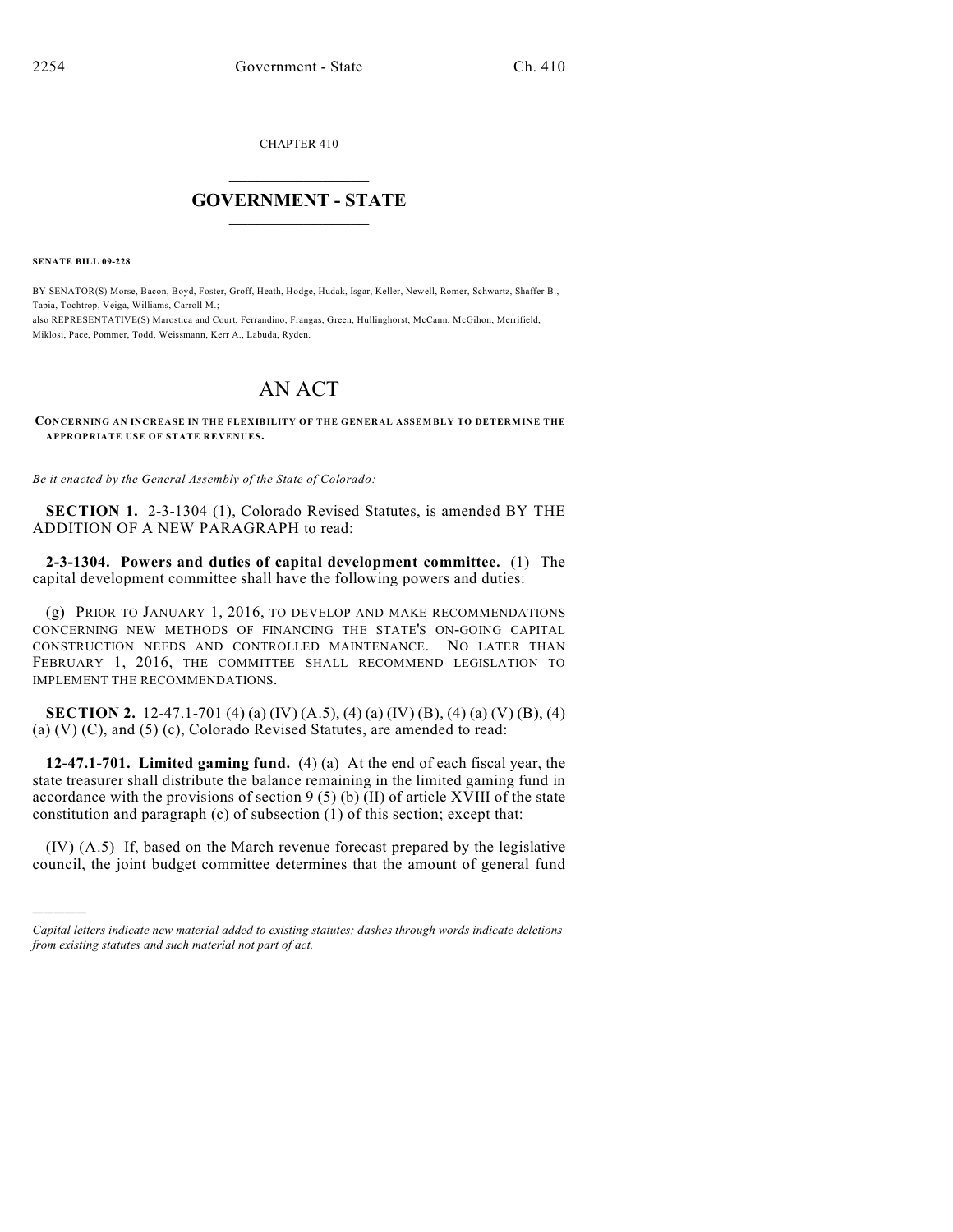revenues for the fiscal year in which the forecast is prepared will be insufficient to allow the maximum COVER THE amount of general fund appropriations permitted by section  $24-75-201.1$  (1) (a) (II), C.R.S., to be made for that fiscal year AS INCLUDED IN THE JOINT BUDGET COMMITTEE'S APPROPRIATIONS REPORT, the joint budget committee, acting by bill, shall determine the amount of limited gaming fund moneys, if any, that should be transferred to the state council on the arts cash fund, the new jobs incentives cash fund, and the Colorado travel and tourism promotion fund at the end of that fiscal year.

(B) If the joint budget committee, pursuant to sub-subparagraph (A.5) of this subparagraph (IV), does not determine the amount of limited gaming fund moneys, if any, to be transferred to the funds specified in sub-subparagraph (A) of this subparagraph (IV) and if, based on the June revenue forecast prepared by the legislative council, the state treasurer determines that the amount of general fund revenues for the fiscal year in which the forecast is prepared will be insufficient to allow the maximum COVER THE amount of general fund appropriations permitted by section  $24-75-201.1$  (1) (a) (II), C.R.S., to be made for that fiscal year AS INCLUDED IN THE JOINT BUDGET COMMITTEE'S APPROPRIATIONS REPORT, the state treasurer shall transfer to the general fund from the moneys that would otherwise be transferred to the state council on the arts cash fund, the new jobs incentives cash fund, and the Colorado travel and tourism promotion fund pursuant to sub-subparagraph (A) of this subparagraph (IV) at the end of the fiscal year an amount equal to the lesser of the full amount that would otherwise be transferred to the state council on the arts cash fund, the new jobs incentives cash fund, and the Colorado travel and tourism promotion fund or the amount necessary to allow the maximum COVER THE amount of general fund appropriations to be made for the fiscal year AS INCLUDED IN THE JOINT BUDGET COMMITTEE'S APPROPRIATIONS REPORT. Any reduction in the amounts transferred to the state council on the arts cash fund, the new jobs incentives cash fund, and the Colorado travel and tourism promotion fund required by this sub-subparagraph (B) shall be pro-rated based on the amounts otherwise required to be transferred to said funds pursuant to sub-subparagraph (A) of this subparagraph (IV).

(V) (B) If, based on the March revenue forecast prepared by the legislative council, the joint budget committee determines that the amount of general fund revenues for the fiscal year in which the forecast is prepared will be insufficient to allow the maximum COVER THE amount of general fund appropriations permitted by section  $24-75-201.1$  (1) (a) (II), C.R.S., to be made for that fiscal year AS INCLUDED IN THE JOINT BUDGET COMMITTEE'S APPROPRIATIONS REPORT, the joint budget committee, acting by bill, shall determine the amount of limited gaming fund moneys, if any, that should be transferred to the film incentives cash fund pursuant to sub-subparagraph (A) of this subparagraph (V) at the end of that fiscal year.

(C) If the joint budget committee, pursuant to sub-subparagraph (B) of this subparagraph (V), does not determine the amount of limited gaming fund moneys, if any, to be transferred to the film incentives cash fund specified in sub-subparagraph (A) of this subparagraph (V) and if, based on the June revenue forecast prepared by the legislative council, the state treasurer determines that the amount of general fund revenues for the fiscal year in which the forecast is prepared will be insufficient to allow the maximum COVER THE amount of general fund appropriations permitted by section  $24-75-201.1$  (1) (a) (II), C.R.S., to be made for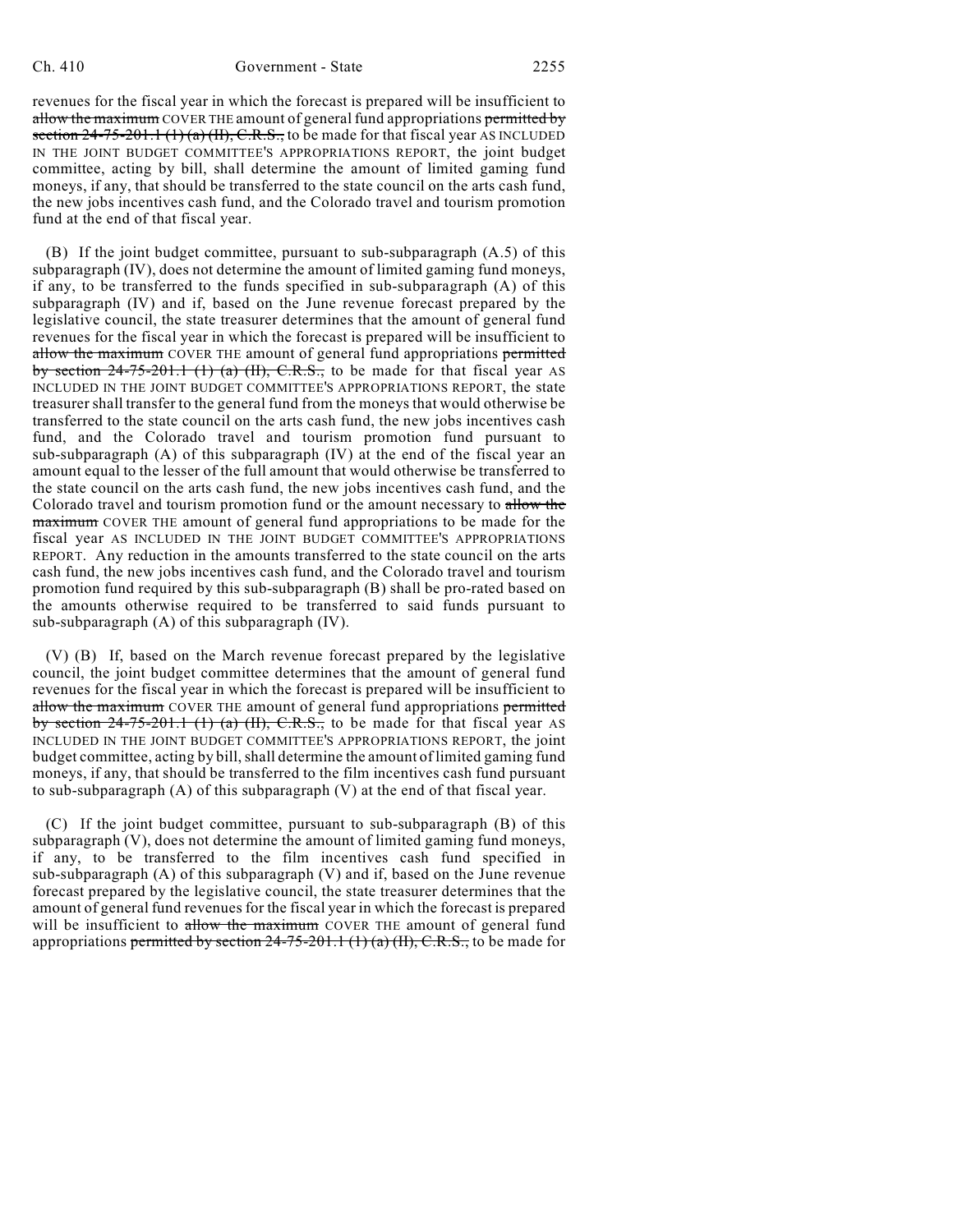that fiscal year AS INCLUDED IN THE JOINT BUDGET COMMITTEE'S APPROPRIATIONS REPORT, the state treasurer shall transfer to the general fund from the moneys that would otherwise be transferred to the film incentives cash fund pursuant to sub-subparagraph (A) of this subparagraph (V) at the end of the fiscal year an amount equal to the lesser of the full amount that would otherwise be transferred to the film incentives cash fund or the amount necessary to allow the maximum COVER THE amount of general fund appropriations to be made for the fiscal year AS INCLUDED IN THE JOINT BUDGET COMMITTEE'S APPROPRIATIONS REPORT. Any reduction in the amount transferred to the film incentives cash fund required by this sub-subparagraph (C) and the amounts transferred to the state council on the arts cash fund, the new jobs incentives cash fund, and the Colorado travel and tourism promotion fund required by sub-subparagraph (B) of subparagraph (IV) of this paragraph (a) shall be pro-rated based on the amounts otherwise required to be transferred to said funds pursuant to sub-subparagraph (A) of this subparagraph (V) and sub-subparagraph (A) of subparagraph (IV) of this paragraph (a).

(5) (c) If, based on the revenue forecast prepared by the staff of the legislative council in June of any fiscal year, the state treasurer determines that the amount of general fund revenues for the fiscal year will be insufficient to allow the maximum COVER THE amount of general fund appropriations permitted by section 24-75-201.1  $(1)$  (a), C.R.S., to be made for the fiscal year AS INCLUDED IN THE JOINT BUDGET COMMITTEE'S APPROPRIATIONS REPORT, the state treasurer shall transfer to the general fund from the moneys that would otherwise be transferred to the clean energy fund pursuant to either paragraph (a) or paragraph (b) of this subsection (5) at the end of the fiscal year an amount equal to the lesser of the full amount that would otherwise be transferred to the clean energy fund or the amount necessary to allow the maximum COVER THE amount of general fund appropriations to be made for the fiscal year AS INCLUDED IN THE JOINT BUDGET COMMITTEE'S APPROPRIATIONS REPORT.

**SECTION 3.** 22-55-102 (15), Colorado Revised Statutes, is amended to read:

**22-55-102. Definitions.** As used in this article, unless the context otherwise requires:

(15) "Statutory limitation on general fund appropriations growth" means the limitation on annual general fund appropriations set forth in section 24-75-201.1, C.R.S.

**SECTION 4.** 22-55-103 (5) (c), Colorado Revised Statutes, is amended to read:

**22-55-103. State education fund - creation - transfers to fund - use of moneys in fund - permitted investments - exempt from spending limitations.** (5) Pursuant to section 17 (3) of article IX of the state constitution, all moneys credited to the fund, appropriated by the general assembly out of the fund, or distributed from the fund and expended by any school district shall be exempt from:

(c) The statutory limitation on general fund appropriations. growth.

**SECTION 5.** 23-19.9-102 (2) (b) (II), Colorado Revised Statutes, is amended to read: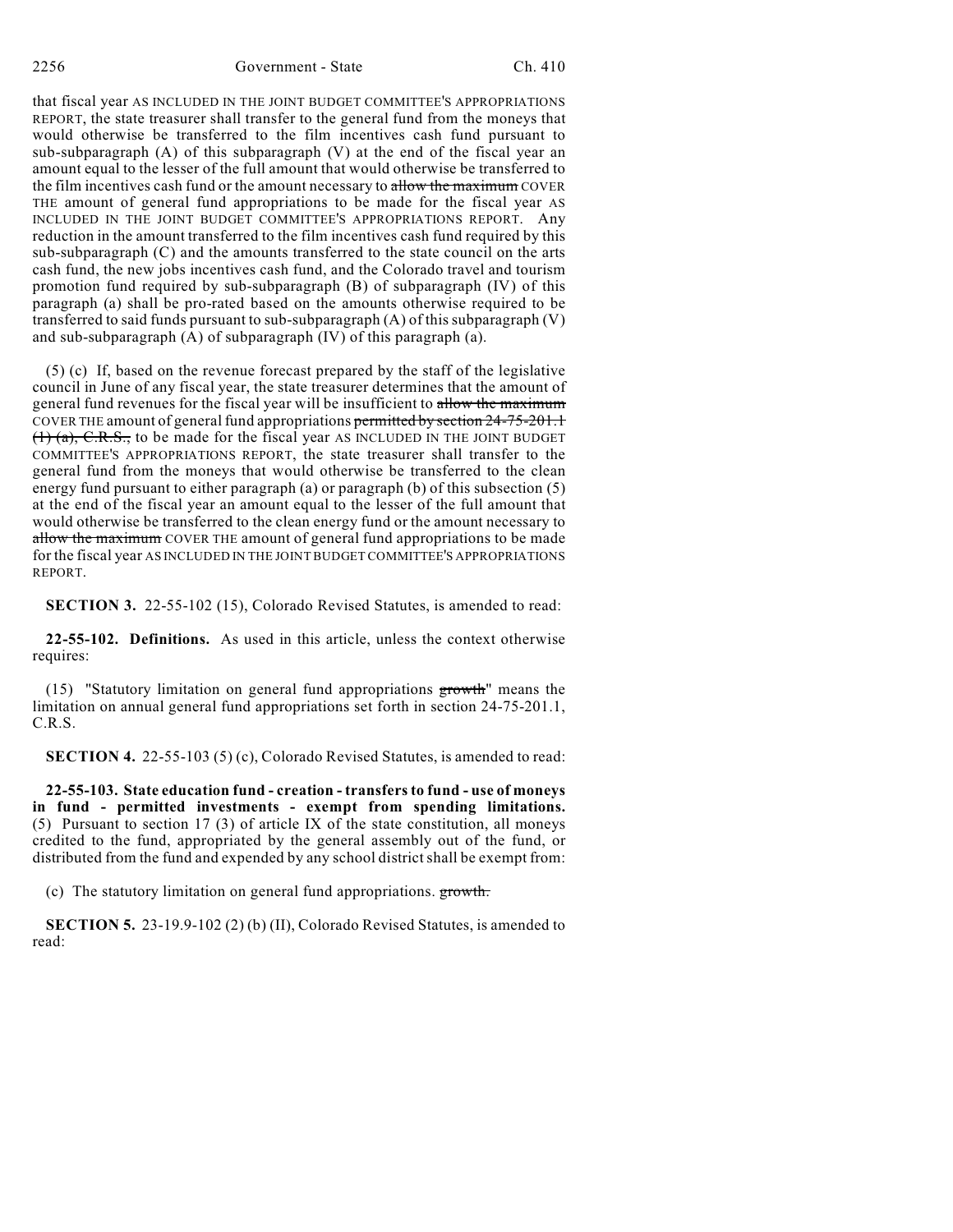**23-19.9-102. Higher education federal mineral lease revenues fund - higher education maintenance and reserve fund - creation - sources of revenues - use.** (2) (b) (II) If, at any time during a fiscal year, the most recent available quarterly revenue estimate prepared by the staff of the legislative council indicates that the amount of total general fund revenues for the fiscal year will not be sufficient to allow the state to maintain the four percent OR HIGHER reserve required by section  $24-75-201.1$  (1) (d) (III) SECTION 24-75-201.1 (1), C.R.S., the general assembly may make supplemental appropriations of principal of the maintenance and reserve fund or the state controller may allow overexpenditures to be made from principal of the maintenance and reserve fund pursuant to and in accordance with the requirements of section 24-75-111, C.R.S., in order to offset any reduction in the amount of one or more general fund appropriations for the fiscal year for operating expenses of state-supported institutions of higher education that resulted from the insufficiency in the amount of total general fund revenues.

**SECTION 6.** 23-20-136 (3) (a), Colorado Revised Statutes, is amended to read:

**23-20-136. Fitzsimons trust fund - creation - legislative declaration - repeal.** (3) (a) There is hereby created in the state treasury the university of Colorado health sciences center at Fitzsimons trust fund, referred to in this section as the "Fitzsimons trust fund", the principal of which shall consist of those general fund revenues in excess of the limitation in section  $24-75-201.1$  (1) (a) (II), C.R.S., that may be transferred to the capital construction fund as provided in section 24-75-302 (2), C.R.S., and then appropriated from the capital construction fund to the Fitzsimons trust fund and of moneys appropriated to the Fitzsimons trust fund from the capital construction fund pursuant to subsection (3.5) of this section. The principal and interest of the Fitzsimons trust fund shall not be expended or appropriated for any purpose other than that stated in subsection (5) of this section. The state treasurer may, in the state treasurer's discretion, deposit, redeposit, invest, and reinvest moneys accrued or accruing to the Fitzsimons trust fund in the types of deposits and investments authorized in sections 24-36-109, 24-36-112, and 24-36-113, C.R.S.

**SECTION 7.** 24-75-201.1 (1) (a) (II), the introductory portion to 24-75-201.1 (1) (a) (III),  $24-75-201.1$  (1) (a) (IV), the introductory portion to  $24-75-201.1$  (1) (a) (V), and 24-75-201.1 (1) (c.5) (II), Colorado Revised Statutes, are amended, and the said 24-75-201.1 (1) (a) is further amended BY THE ADDITION OF A NEW SUBPARAGRAPH, to read:

**24-75-201.1. Restriction on state appropriations - legislative declaration definitions.** (1) (a) (II) Except as otherwise provided for in subparagraphs (III) and (IV) of this paragraph (a), for the fiscal year 1991-92 and each fiscal year thereafter ENDING WITH THE FISCAL YEAR 2008-09, the total state general fund appropriations shall be limited to such moneys as are necessary for reappraisals of any class or classes of taxable property for property tax purposes as required by section 39-1-105.5, C.R.S., plus the lesser of:

(A) An amount equal to five percent of Colorado personal income; or

(B) Six percent over the total state general fund appropriations for the previous fiscal year.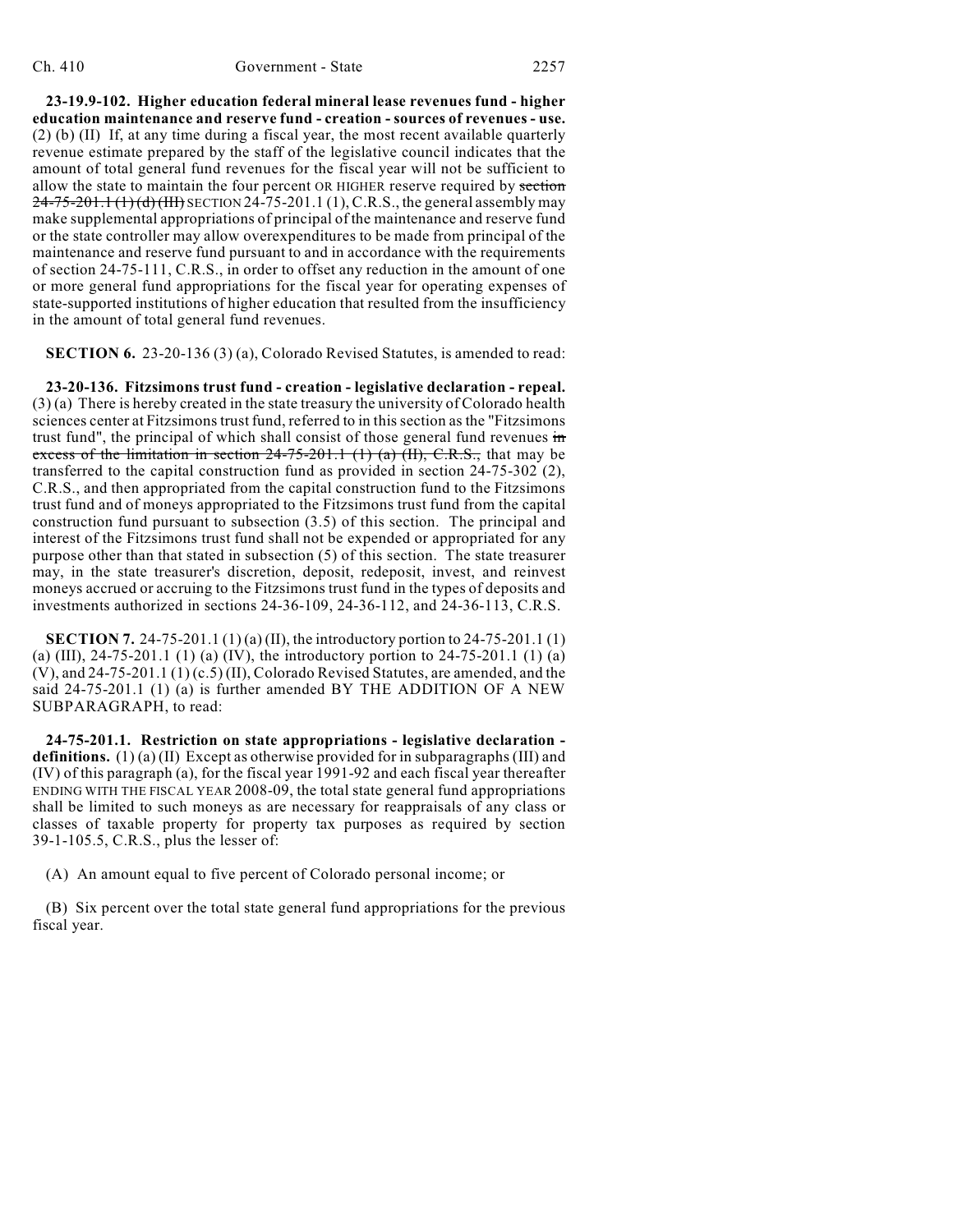# 2258 Government - State Ch. 410

(II.5) EXCEPT AS OTHERWISE PROVIDED IN SUBPARAGRAPHS (III) AND (IV) OF THIS PARAGRAPH (a), FOR THE FISCAL YEAR 2009-10 AND EACH FISCAL YEAR THEREAFTER, THE TOTAL STATE GENERAL FUND APPROPRIATIONS SHALL BE LIMITED TO SUCH MONEYS AS ARE NECESSARY FOR REAPPRAISALS OF ANY CLASS OR CLASSES OF TAXABLE PROPERTY FOR PROPERTY TAX PURPOSES AS REQUIRED BY SECTION 39-1-105.5, C.R.S., PLUS AN AMOUNT EQUAL TO FIVE PERCENT OF COLORADO PERSONAL INCOME.

(III) The limitation on the level of state general fund appropriations set forth in subparagraph (II) SUBPARAGRAPHS (II) AND (II.5) of this paragraph (a) shall not apply to:

(IV) (A) The limitation on the level of state general fund appropriations as set forth in subparagraph (II) SUBPARAGRAPHS (II) AND (II.5) of this paragraph (a) may be exceeded for a given fiscal year upon the declaration of a state fiscal emergency by the general assembly. A state fiscal emergency may be declared by the passage of a joint resolution which is approved by a two-thirds majority vote of the members of both houses of the general assembly and which is approved by the governor in accordance with section 39 of article V of the state constitution.

(B) Any funds appropriated in a given fiscal year which exceed the limitation on state general fund appropriations established by subparagraph (II) SUBPARAGRAPHS (II) AND (II.5) of this paragraph (a) because of the declaration of a state fiscal emergency by the general assembly pursuant to sub-subparagraph (A) of this subparagraph (IV) shall not be included in the calculation of the maximum level of state general fund appropriations pursuant to sub-subparagraph (B) of subparagraph (II) of this paragraph (a) for subsequent fiscal years.

(V) No state cash fund appropriation which either supplants any state general fund appropriation or, if not made, would necessitate a state general fund appropriation shall be made in order to circumvent the limitation on the level of state general fund appropriations set forth in subparagraph (II) SUBPARAGRAPHS (II) AND (II.5) of this paragraph (a). The provisions of this subparagraph (V) shall not apply to any state cash fund appropriation:

(c.5) (II)  $(A)$  (Deleted by amendment, L. 2002, p. 1005, § 1, effective August 7,  $2002.$ 

(B) Except as otherwise provided in sub-subparagraph (B.8) of this subparagraph (II), for each fiscal year, following the adoption by the general assembly of the general appropriation bill, there may be transferred to the controlled maintenance trust fund fifty percent of the general fund revenues for the prior fiscal year in excess of general fund appropriations, statutory rebates, and statutory transfers, not to exceed fifty million dollars, and after retention of the reserve required by paragraph (d) of this subsection (1). The capital development committee shall consider the extent to which excess general fund revenues are the result of expenditures of other general fund dollars and make a recommendation to the joint budget committee regarding excess dollars to be allocated to the controlled maintenance trust fund. The general assembly shall, by joint resolution, presented to and signed by the governor, determine the amount to be transferred and direct the state treasurer and the controller to make such transfer to the controlled maintenance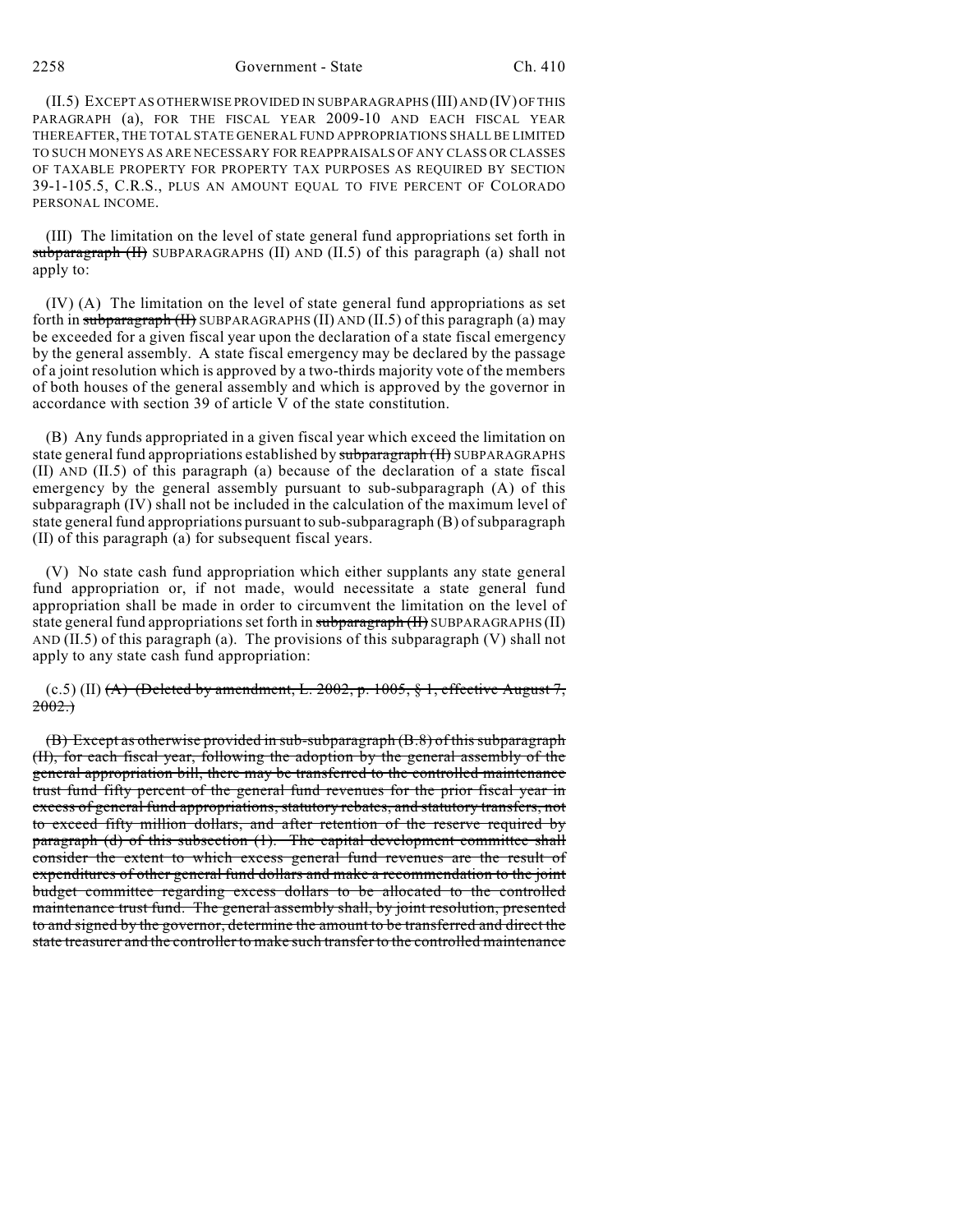trust fund.

(B.5) and (B.7) (Deleted by amendment, L. 2002, p. 1005, § 1, effective August  $7, 2002.$ 

(B.8) The state treasurer and controller shall transfer fifty-five million dollars from the general fund to the controlled maintenance trust fund on June 30, 2005.

(C) The interest earned on the trust fund balance may be appropriated by the general assembly pursuant to the provisions of section 24-75-302.5. Any transfer made pursuant to the provisions of this subparagraph (II) shall not be deemed to be an appropriation subject to the limitations of this section.

**SECTION 8.** The introductory portion to 24-75-201.1 (1) (d) and 24-75-201.1 (1) (d) (III), Colorado Revised Statutes, are amended, and the said 24-75-201.1 (1) (d) is further amended BY THE ADDITION OF THE FOLLOWING NEW SUBPARAGRAPHS, to read:

**24-75-201.1. Restriction on state appropriations - legislative declaration definitions.** (1) (d) EXCEPT AS OTHERWISE PROVIDED IN PARAGRAPH (e) OF THIS SUBSECTION (1), for each fiscal year, unrestricted general fund year-end balances shall be retained as a reserve in the following amounts:

(III) For the fiscal year 1988-89 and each fiscal year thereafter ENDING WITH THE FISCAL YEAR 2011-12, except for the fiscal years 1990-91, 1991-92, 1992-93, 2001-02, 2002-03, 2003-04, and 2006-07, as provided in subparagraphs (IV), (V), (VI), (VII), (VIII), and (IX) of this paragraph (d), four percent of the amount appropriated for expenditure from the general fund for that fiscal year;

(XII) FOR THE FISCAL YEAR 2012-13, FOUR AND ONE-HALF PERCENT OF THE AMOUNT APPROPRIATED FOR EXPENDITURE FROM THE GENERAL FUND FOR THAT FISCAL YEAR;

(XIII) FOR THE FISCAL YEAR 2013-14, FIVE PERCENT OF THE AMOUNT APPROPRIATED FOR EXPENDITURE FROM THE GENERAL FUND FOR THAT FISCAL YEAR;

(XIV) FOR THE FISCAL YEAR 2014-15, FIVE AND ONE-HALF PERCENT OF THE AMOUNT APPROPRIATED FOR EXPENDITURE FROM THE GENERAL FUND FOR THAT FISCAL YEAR;

(XV) FOR THE FISCAL YEAR 2015-16, SIX PERCENT OF THE AMOUNT APPROPRIATED FOR EXPENDITURE FROM THE GENERAL FUND FOR THAT FISCAL YEAR;

(XVI) FOR THE FISCAL YEAR 2016-17 AND EACH FISCAL YEAR THEREAFTER, AT LEAST SIX AND ONE-HALF PERCENT OF THE AMOUNT APPROPRIATED FOR EXPENDITURE FROM THE GENERAL FUND FOR THAT FISCAL YEAR.

**SECTION 9.** 24-75-201.1 (1), Colorado Revised Statutes, is amended BY THE ADDITION OF A NEW PARAGRAPH to read:

**24-75-201.1. Restriction on state appropriations - legislative declaration -**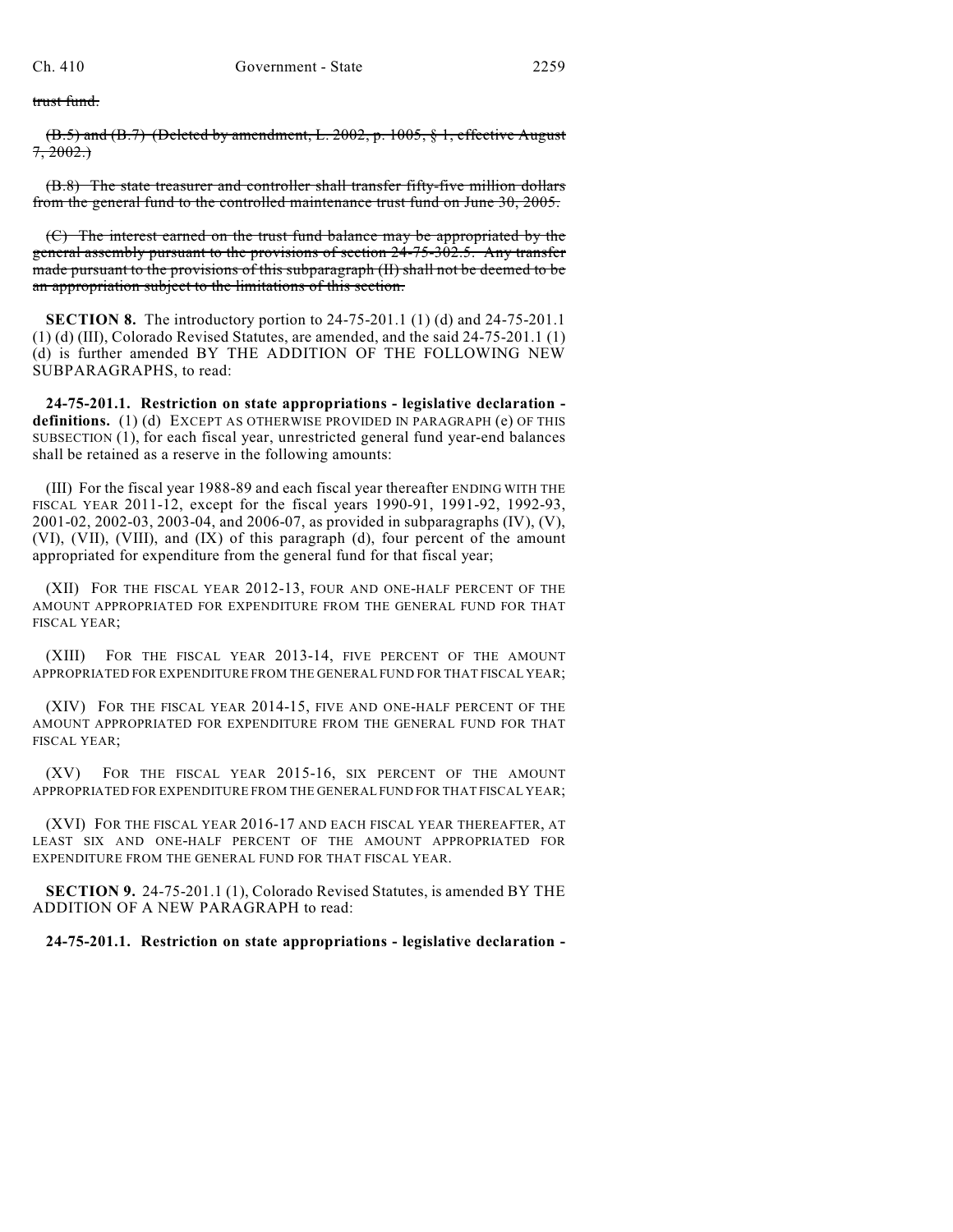definitions. (1) (e) (I) SUBPARAGRAPH (XII) OF PARAGRAPH (d) OF THIS SUBSECTION (1) SHALL NOT APPLY IN THE FISCAL YEAR 2012-13 IF COLORADO PERSONAL INCOME INCREASES BY LESS THAN FIVE PERCENT FROM THE CALENDAR YEAR 2011 TO THE CALENDAR YEAR 2012. IN SUCH CASE, THE UNRESTRICTED GENERAL FUND YEAR-END BALANCE FOR FISCAL YEAR 2012-13 SHALL BE FOUR PERCENT OF THE AMOUNT APPROPRIATED FOR EXPENDITURE FROM THE GENERAL FUND FOR THAT FISCAL YEAR, AND THE ANNUAL RESERVE REQUIRED FOR EACH SUCCEEDING FISCAL YEAR SHALL REMAIN THE SAME UNTIL THE NEXT FISCAL YEAR DURING WHICH COLORADO PERSONAL INCOME INCREASES BY AT LEAST FIVE PERCENT. FOR SUCH FISCAL YEAR DURING WHICH COLORADO PERSONAL INCOME INCREASES BY AT LEAST FIVE PERCENT, THE UNRESTRICTED GENERAL FUND YEAR-END BALANCE RETAINED AS A RESERVE SHALL BE FOUR AND ONE-HALF PERCENT. FOR PURPOSES OF THIS SUBPARAGRAPH (I),COLORADO PERSONAL INCOME SHALL BE CONSIDERED TO INCREASE BY AT LEAST FIVE PERCENT DURING A GIVEN FISCAL YEAR IF, FROM THE CALENDAR YEAR THAT COMMENCES EIGHTEEN MONTHS PRIOR TO THE FIRST DAY OF THE FISCAL YEAR, AND TO THE NEXT CALENDAR YEAR, COLORADO PERSONAL INCOME INCREASES BY AT LEAST FIVE PERCENT.

(II) THE RESERVE REQUIREMENTS SET FORTH IN SUBPARAGRAPHS (XIII), (XIV), (XV), AND (XVI) OF PARAGRAPH (d) OF THIS SUBSECTION (1) SHALL BE DELAYED BY THE NUMBER OF FISCAL YEARS THAT THE RESERVE IS FOUR PERCENT PURSUANT TO SUBPARAGRAPH (I) OF THIS PARAGRAPH (e).

(III) AS USED IN THIS PARAGRAPH (e), "COLORADO PERSONAL INCOME" MEANS THE TOTAL PERSONAL INCOME FOR COLORADO, AS DEFINED AND OFFICIALLY REPORTED BY THE BUREAU OF ECONOMIC ANALYSIS IN THE UNITED STATES DEPARTMENT OF COMMERCE.

**SECTION 10.** 24-75-201.3 (2), Colorado Revised Statutes, is amended to read:

**24-75-201.3. Procedures relating to revenue estimates.** (2) No later than June 20 prior to the beginning of each fiscal year, and no later than September 20, December 20, and March 20 within each fiscal year, the governor, with the assistance of the controller, the office of state planning and budgeting, and the governor's revenue-estimating advisory group, shall make an estimate of general fund revenues for such fiscal year. The estimate shall include as general fund revenues any amount of state sales and use tax net revenue allocated and credited to the sales and use tax holding fund pursuant to section  $39-26-123$  (3) (a) (I), C.R.S., that is expected at the time of the estimate to be accrued to the general fund effective June 30 of the fiscal year by the state controller and subsequently transferred to the general fund by the state treasurer pursuant to section 39-26-123  $(4)$  (a), C.R.S. Copies of each such revenue estimate shall be promptly transmitted to the general assembly. Such revenue estimates shall be used in the implementation of section 24-75-201.5 but shall not be binding on the general assembly in determining the amount of general funds available for appropriation for the next ensuing fiscal year pursuant to subsection (1) of this section.

**SECTION 11.** 24-75-216 (1) (b), Colorado Revised Statutes, is amended to read:

**24-75-216. Temporary state motor vehicle registration fee reduction.** (1) (b) For each month, the state controller shall  $\frac{1}{\text{adjust}}$  the allocation of moneys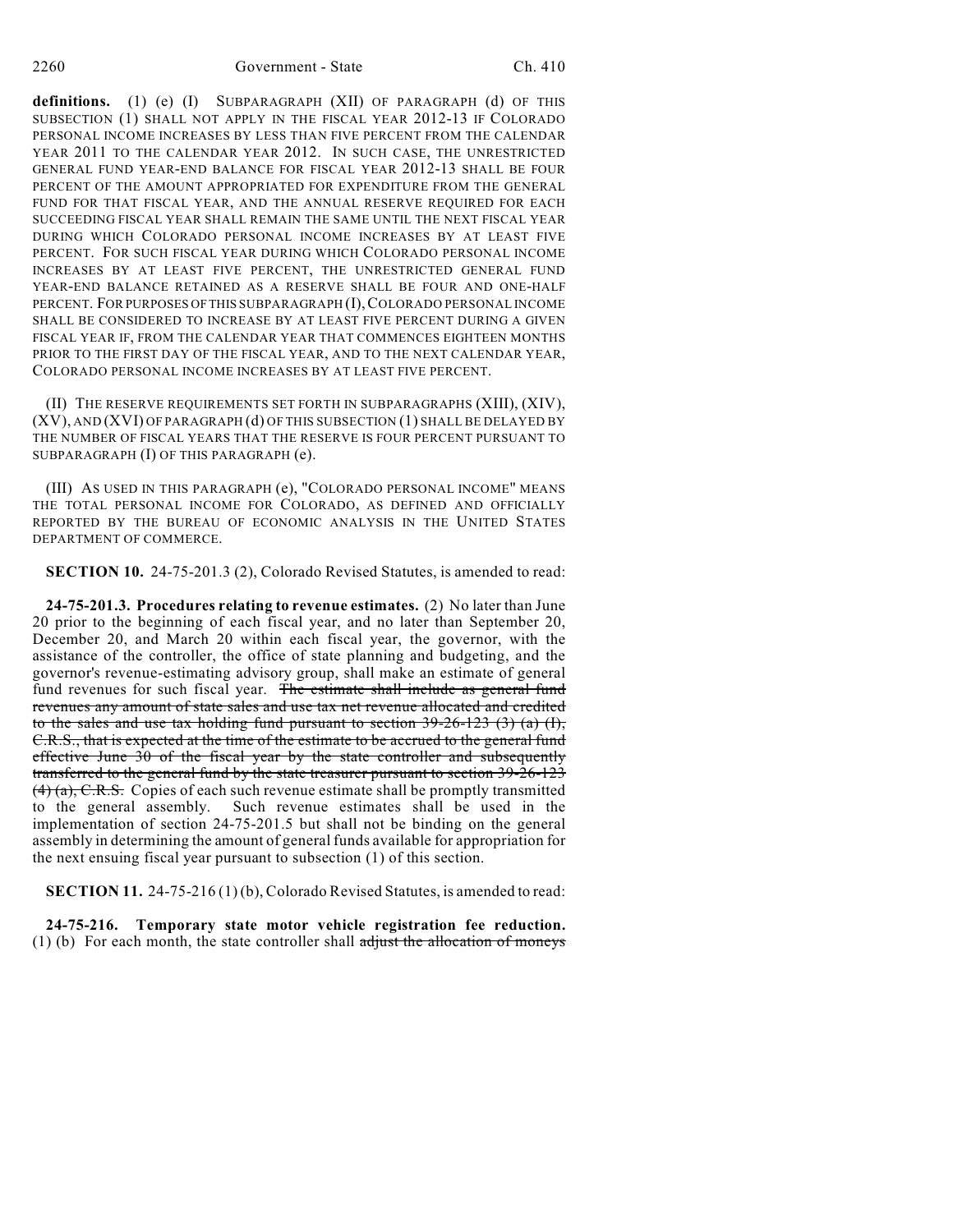between the sales and use tax holding fund and the general fund required by section  $39-26-123$  (3) (a), C.R.S., so that the allocations to the sales and use tax holding fund are increased, and the allocations to the general fund correspondingly decreased, in TRANSFER FROM THE GENERAL FUND TO THE SALES AND USE TAX HOLDING FUND an amount equal to the reduction in receipts from vehicle registration fees as reported by the executive director of the department of revenue pursuant to section 42-3-304 (23), C.R.S., during the immediately preceding month. As soon as possible after receiving the report of the amount of registration fees not collected due to the fee reductions, the state controller shall adjust the allocation TRANSFER for the previous month to reflect that amount. The adjustment shall be based upon the written reports from the executive director of the department of revenue submitted pursuant to section 42-3-304 (23), C.R.S.

**SECTION 12.** 24-75-218, Colorado Revised Statutes, is amended BY THE ADDITION OF A NEW SUBSECTION to read:

**24-75-218. Transfers of general fund surplus - repeal.** (4) THIS SECTION IS REPEALED, EFFECTIVE JANUARY 1, 2010.

**SECTION 13.** Part 2 of article 75 of title 24, Colorado Revised Statutes, is amended BY THE ADDITION OF A NEW SECTION to read:

**24-75-219. Transfers - transportation - capital construction - definitions.** (1) AS USED IN THIS SECTION, UNLESS THE CONTEXT OTHERWISE REQUIRES:

(a) "CAPITAL CONSTRUCTION FUND" MEANS THE CAPITAL CONSTRUCTION FUND CREATED IN SECTION 24-75-302.

(b) "COLORADO PERSONAL INCOME" MEANS THE TOTAL PERSONAL INCOME FOR COLORADO, AS DEFINED AND OFFICIALLY REPORTED BY THE BUREAU OF ECONOMIC ANALYSIS IN THE UNITED STATES DEPARTMENT OF COMMERCE.

(c) "FUNDS" MEANS THE HIGHWAY USERS TAX FUND AND THE CAPITAL CONSTRUCTION FUND.

(d) "HIGHWAY USERS TAX FUND" MEANS THE HIGHWAY USERS TAX FUND CREATED IN SECTION 43-4-201, C.R.S.

(2) (a) EXCEPT AS OTHERWISE SET FORTH IN PARAGRAPH (e) OF THIS SUBSECTION (2), FOR THE STATE FISCAL YEAR 2012-13, THE STATE TREASURER SHALL TRANSFER FROM THE GENERAL FUND TO THE:

(I) HIGHWAY USERS TAX FUND, AN AMOUNT EQUAL TO TWO PERCENT OF THE TOTAL GENERAL FUND REVENUES FOR SUCH STATE FISCAL YEAR; AND

(II) CAPITAL CONSTRUCTION FUND, AN AMOUNT EQUAL TO ONE-HALF OF ONE PERCENT OF THE TOTAL GENERAL FUND REVENUES FOR SUCH STATE FISCAL YEAR.

(b) EXCEPT AS OTHERWISE SET FORTH IN PARAGRAPH (e) OF THIS SUBSECTION (2), FOR THE STATE FISCAL YEAR 2013-14, THE STATE TREASURER SHALL TRANSFER FROM THE GENERAL FUND TO THE: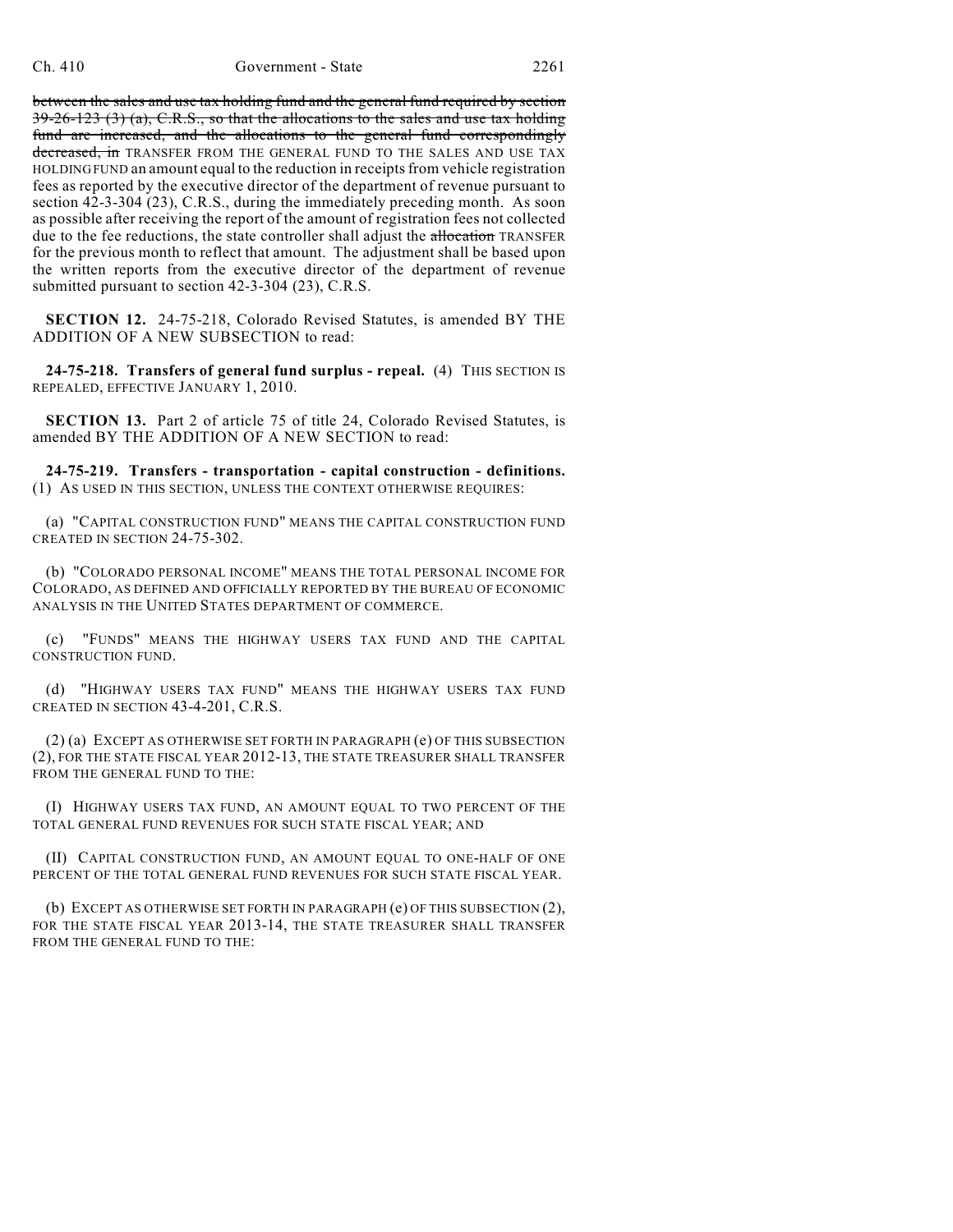(I) HIGHWAY USERS TAX FUND, AN AMOUNT EQUAL TO TWO PERCENT OF THE TOTAL GENERAL FUND REVENUES FOR SUCH STATE FISCAL YEAR; AND

(II) CAPITAL CONSTRUCTION FUND, AN AMOUNT EQUAL TO ONE-HALF OF ONE PERCENT OF THE TOTAL GENERAL FUND REVENUES FOR SUCH STATE FISCAL YEAR.

(c) EXCEPT AS OTHERWISE SET FORTH IN PARAGRAPH (e) OF THIS SUBSECTION (2), FOR EACH STATE FISCAL YEAR FROM 2014-15 THROUGH THE STATE FISCAL YEAR 2016-17, THE STATE TREASURER SHALL TRANSFER FROM THE GENERAL FUND TO THE:

(I) HIGHWAY USERS TAX FUND, AN AMOUNT EQUAL TO TWO PERCENT OF THE TOTAL GENERAL FUND REVENUES FOR THE STATE FISCAL YEAR IN WHICH THE TRANSFER IS MADE; AND

(II) CAPITAL CONSTRUCTION FUND, AN AMOUNT EQUAL TO ONE PERCENT OF THE TOTAL GENERAL FUND REVENUES FOR THE STATE FISCAL YEAR IN WHICH THE TRANSFER IS MADE.

(d) FOR EACH STATE FISCAL YEAR AFTER THE LAST STATE FISCAL YEAR IN WHICH A TRANSFER IS REQUIRED TO BE MADE PURSUANT TO PARAGRAPH (c) OF THIS SUBSECTION (2), THE GENERAL ASSEMBLY MAY APPROPRIATE OR TRANSFER, IN ITS SOLE DISCRETION, MONEYS FROM THE GENERAL FUND TO THE HIGHWAY USERS TAX FUND, THE CAPITAL CONSTRUCTION FUND, OR BOTH FUNDS.

(e) (I) PARAGRAPH (a) OF THIS SUBSECTION (2) SHALL NOT APPLY IN THE FISCAL YEAR 2012-13 IF PERSONAL INCOME INCREASES BY LESS THAN FIVE PERCENT FROM THE CALENDAR YEAR 2011 TO THE CALENDAR YEAR 2012, AND IN SUCH CASE THE TRANSFERS REQUIRED BY PARAGRAPH (a) SHALL BE MADE INSTEAD IN THE NEXT STATE FISCAL YEAR DURING WHICH COLORADO PERSONAL INCOME INCREASES BY AT LEAST FIVE PERCENT. FOR PURPOSES OF THIS SUBPARAGRAPH (I), COLORADO PERSONAL INCOME SHALL BE CONSIDERED TO INCREASE BY AT LEAST FIVE PERCENT DURING A GIVEN STATE FISCAL YEAR, IF, FROM THE CALENDAR YEAR THAT COMMENCES EIGHTEEN MONTHS PRIOR TO THE FIRST DAY OF THE STATE FISCAL YEAR, AND TO THE NEXT CALENDAR YEAR, COLORADO PERSONAL INCOME INCREASES BY AT LEAST FIVE PERCENT.

(II) THE TRANSFERS REQUIRED PURSUANT TO PARAGRAPHS (b) AND (c) OF THIS SUBSECTION (2) SHALL BE DELAYED BY THE SAME NUMBER OF STATE FISCAL YEARS THAT THE TRANSFER REQUIRED PURSUANT TO PARAGRAPH (a) OF THIS SUBSECTION (2) WAS DELAYED.

(3) (a) EXCEPT AS OTHERWISE SET FORTH IN SUBSECTION (4) OF THIS SECTION, THE TRANSFERS REQUIRED PURSUANT TO PARAGRAPH (a) OF SUBSECTION (2) OF THIS SECTION SHALL BE MADE AS FOLLOWS:

(I) ON APRIL 15 OF THE STATE FISCAL YEAR IN WHICH THE TRANSFERS ARE REQUIRED, EIGHTY PERCENT OF THE TOTAL AMOUNTS THAT ARE REQUIRED TO BE TRANSFERRED TO THE HIGHWAY USERS TAX FUND AND THE CAPITAL CONSTRUCTION FUND FOR SUCH STATE FISCAL YEAR, WHICH AMOUNTS SHALL BE BASED ON THE MOST RECENT REVENUE ESTIMATE PREPARED BY THE LEGISLATIVE COUNCIL STAFF THAT IS AVAILABLE AT THE TIME OF THE TRANSFERS, SHALL BE TRANSFERRED TO THE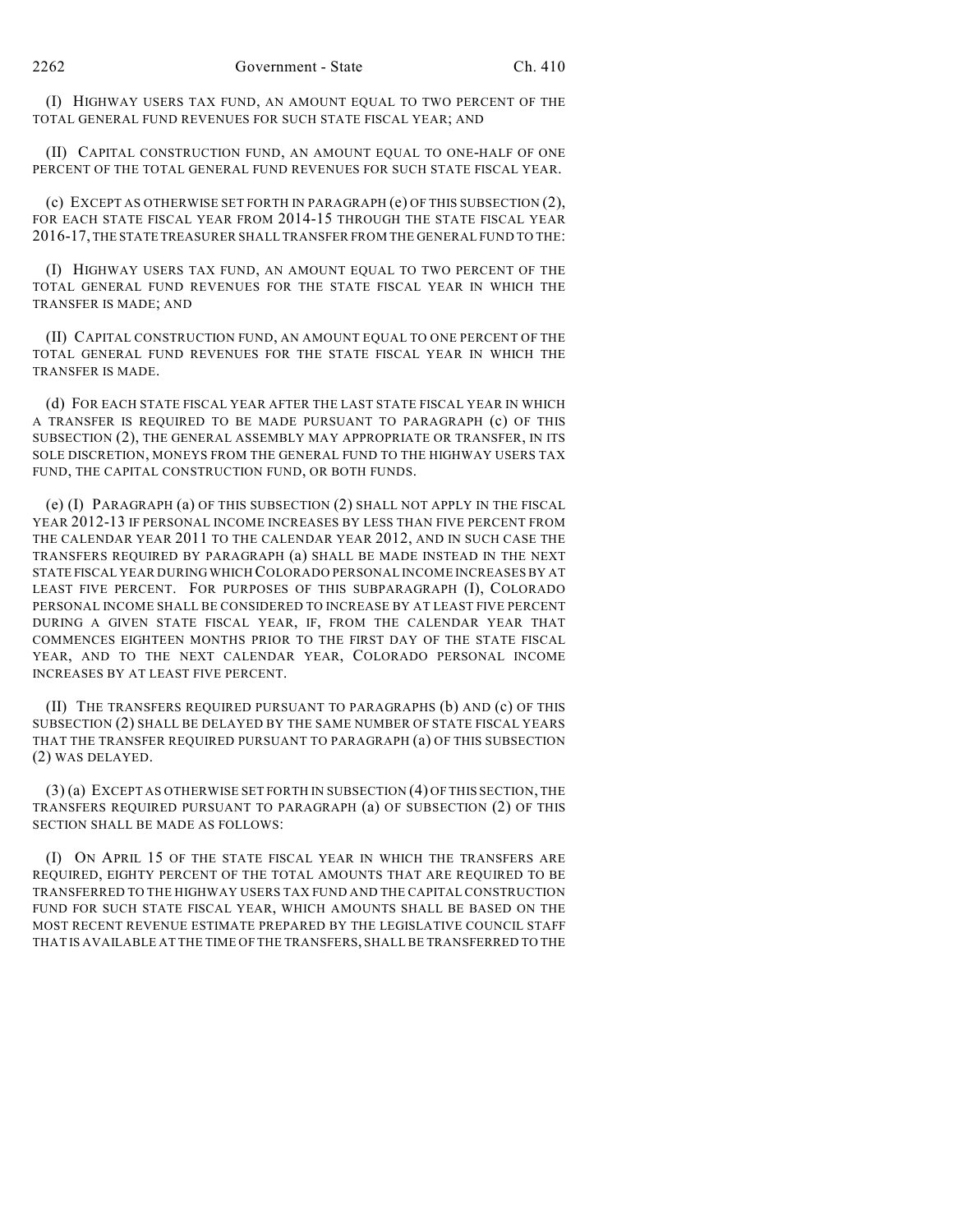## RESPECTIVE FUNDS.

(II) ON THE DATE DURING THE STATE FISCAL YEAR ON WHICH THE STATE CONTROLLER DISTRIBUTES THE COMPREHENSIVE ANNUAL FINANCIAL REPORT OF THE STATE, THE STATE TREASURER SHALL TRANSFER AN AMOUNT EQUAL TO THE DIFFERENCES BETWEEN THE ACTUAL AMOUNTS REQUIRED TO BE TRANSFERRED TO THE FUNDS AND THE ESTIMATED AMOUNTS PREVIOUSLY TRANSFERRED PURSUANT TO SUBPARAGRAPH (I) OF THIS PARAGRAPH (a).

(b) EXCEPT AS OTHERWISE SET FORTH IN SUBSECTION (4) OF THIS SECTION, THE TRANSFERS REQUIRED PURSUANT TO PARAGRAPHS (b) AND (c) OF SUBSECTION (2) OF THIS SECTION SHALL BE MADE AS FOLLOWS:

(I) ON THE FIFTEENTH DAY OF THE FIRST MONTH OF EACH QUARTER OF EACH STATE FISCAL YEAR IN WHICH THE TRANSFERS ARE REQUIRED, AN AMOUNT EQUAL TO TWENTY PERCENT OF THE TOTAL AMOUNTS THAT ARE REQUIRED TO BE TRANSFERRED TO THE HIGHWAY USERS TAX FUND AND THE CAPITAL CONSTRUCTION FUND FOR SUCH STATE FISCAL YEAR, WHICH AMOUNTS SHALL BE BASED ON THE MOST RECENT REVENUE ESTIMATE PREPARED BY LEGISLATIVE COUNCIL STAFF THAT IS AVAILABLE AT THE TIME OF THE TRANSFERS, SHALL BE TRANSFERRED TO THE RESPECTIVE FUNDS.

(II) ON THE DATE DURING THE STATE FISCAL YEAR ON WHICH THE STATE CONTROLLER DISTRIBUTES THE COMPREHENSIVE ANNUAL FINANCIAL REPORT OF THE STATE, THE STATE TREASURER SHALL TRANSFER AN AMOUNT EQUAL TO THE DIFFERENCES BETWEEN THE ACTUAL AMOUNTS REQUIRED TO BE TRANSFERRED TO THE FUNDS AND THE ESTIMATED AMOUNTS PREVIOUSLY TRANSFERRED PURSUANT TO SUBPARAGRAPH (I) OF THIS PARAGRAPH (b).

(4) (a) FOR ANY STATE FISCAL YEAR FOR WHICH THERE ARE EXCESS STATE REVENUES THAT ARE REQUIRED TO BE REFUNDED PURSUANT TO SECTION 20 OF ARTICLE X OF THE STATE CONSTITUTION, THE QUARTERLY AND YEAR-END AMOUNTS THAT ARE REQUIRED TO BE TRANSFERRED TO THE FUNDS PURSUANT TO SUBSECTION (3) OF THIS SECTION SHALL:

(I) BE REDUCED BY FIFTY PERCENT, IF THE AMOUNT OF THE REFUND IS GREATER THAN ONE PERCENT OF THE GENERAL FUND REVENUES FOR THE STATE FISCAL YEAR BUT LESS THAN OR EQUAL TO THREE PERCENT OF THE TOTAL GENERAL FUND REVENUES FOR THE STATE FISCAL YEAR; AND

(II) NOT BE MADE, IF THE AMOUNT OF THE REFUND IS GREATER THAN THREE PERCENT OF THE TOTAL GENERAL FUND REVENUES FOR THE STATE FISCAL YEAR.

(b) THE CALCULATIONS REQUIRED PURSUANT TO PARAGRAPH (a) OF THIS SUBSECTION (4) SHALL BE BASED ON THE MOST RECENT REVENUE ESTIMATE PREPARED BY THE LEGISLATIVE COUNCIL STAFF THAT IS AVAILABLE AT THE TIME OF EACH TRANSFER; EXCEPT THAT THE LAST TRANSFER MADE FOR EACH STATE FISCAL YEAR SHALL BE BASED ON THE ACTUAL REVENUES FOR THE STATE FISCAL YEAR.

**SECTION 14.** 24-75-302.5 (2) (a), Colorado Revised Statutes, is amended to read: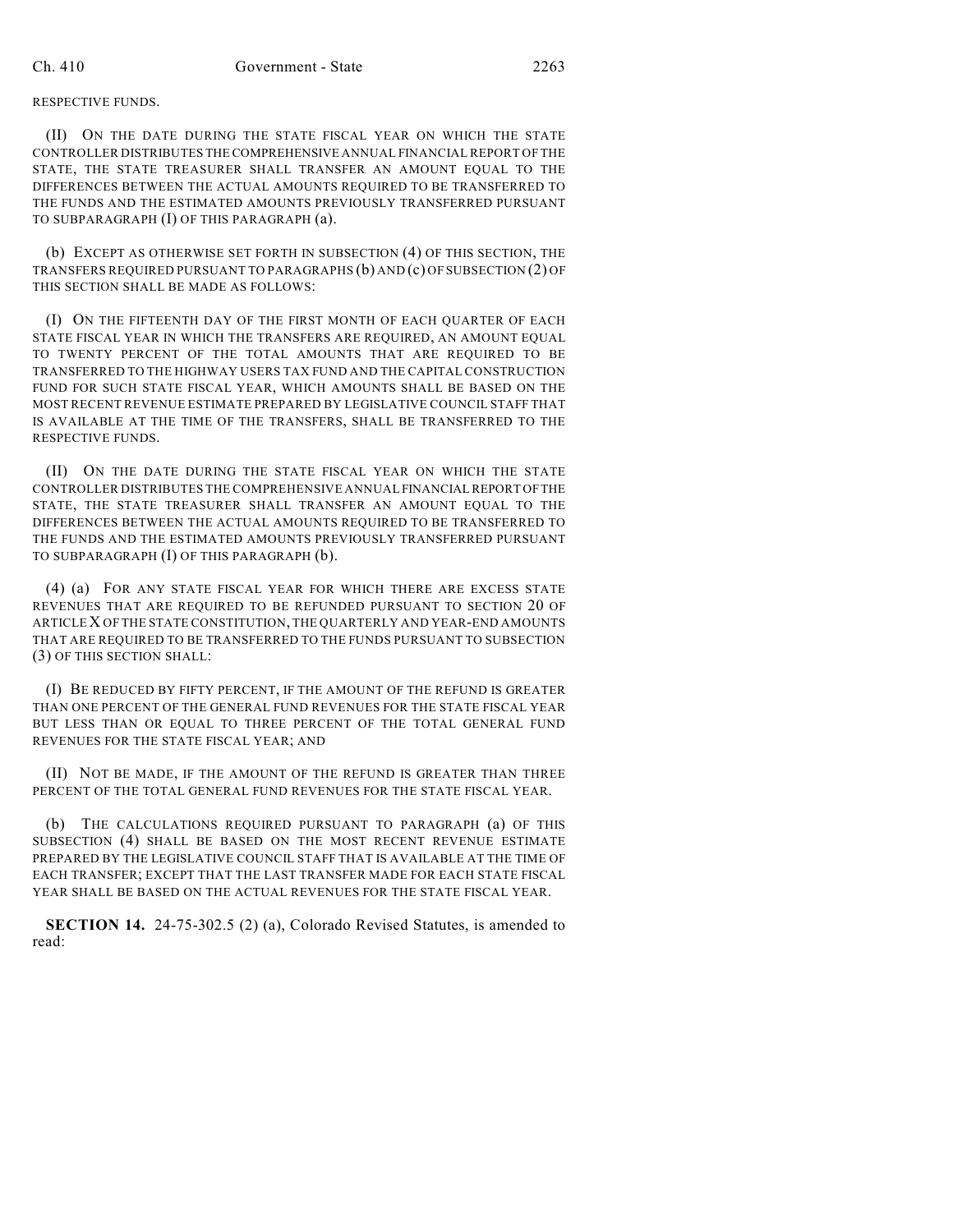**24-75-302.5. Controlled maintenance - trust fund.** (2) (a) There is hereby created the controlled maintenance trust fund, the principal of which shall consist of general fund revenues transferred thereto as provided in section 24-75-201.1 (1)  $(e.5)$  (II), any general fund revenues appropriated OR TRANSFERRED thereto by law and proceeds of leveraged leasing agreements deposited thereto pursuant to section 24-82-1003 (3). For the 1996-97 fiscal year and fiscal years thereafter, the principal of the trust fund may constitute all or some portion of the state emergency reserve established pursuant to section 24-77-104 and may be expended in any given fiscal year as provided in said section. The principal of the trust fund shall not be expended or appropriated for any purpose other than use as part of the state emergency reserve. The state treasurer may in the state treasurer's discretion deposit, redeposit, invest, and reinvest moneys accrued or accruing to the controlled maintenance trust fund in the types of deposits and investments authorized in sections 24-36-109, 24-36-112, and 24-36-113.

**SECTION 15.** 43-2-145 (1), Colorado Revised Statutes, is amended BY THE ADDITION OF A NEW PARAGRAPH to read:

**43-2-145. Transportation legislation review - committee.** (1) (d) PRIOR TO JANUARY 1, 2016, THE COMMITTEE SHALL DEVELOP AND MAKE RECOMMENDATIONS CONCERNING THE FINANCING OF THE COMPLETION OF THE STRATEGIC TRANSPORTATION PROJECTS IDENTIFIED BY THE DEPARTMENT AS THE "SEVENTH POT PROJECTS". NO LATER THAN FEBRUARY 1, 2016, THE COMMITTEE SHALL RECOMMEND LEGISLATION TO IMPLEMENT THE RECOMMENDATIONS, AND SUCH LEGISLATION SHALL BE TREATED AS LEGISLATION RECOMMENDED BY AN INTERIM LEGISLATIVE COMMITTEE FOR PURPOSES OF ANY INTRODUCTION DEADLINES OR BILL LIMITATIONS IMPOSED BY THE JOINT RULES OF THE GENERAL ASSEMBLY; EXCEPT THAT THE BILLS SHALL NOT BE SUBJECT TO REVIEW BY OR APPROVAL OF LEGISLATIVE COUNCIL.

**SECTION 16.** 24-77-103.6 (3), Colorado Revised Statutes, is amended to read:

**24-77-103.6. Retention of excess state revenues - general fund exempt account - required uses - excess state revenues legislative report.** (3) The statutory limitation on general fund appropriations set forth in section 24-75-201.1  $(1)$  (a) (H) SECTION 24-75-201.1 (1) (a), and the exceptions or exclusions thereto, shall apply to the moneys in the general fund exempt account.

**SECTION 17.** 27-10.5-104.2 (2), Colorado Revised Statutes, is amended to read:

**27-10.5-104.2. Services and supports - waiting list reduction - cash fund.** (2) During each regularsession of the general assembly, the joint budget committee and the health and human services committees of the senate and the house of representatives, or any successor committees, shall hold a joint hearing and take public testimony on the status of the waiting lists for adult comprehensive services, adult supported living services, and family support services for persons with developmental disabilities and the availability of general fund moneys to reduce the number of persons on the waiting lists and the amount of time eligible persons wait for such services. The goal of the hearing shall be to propose an appropriation from the general fund to the developmental disabilities services cash fund. in an amount equal to two percent of the amount by which total state general fund appropriations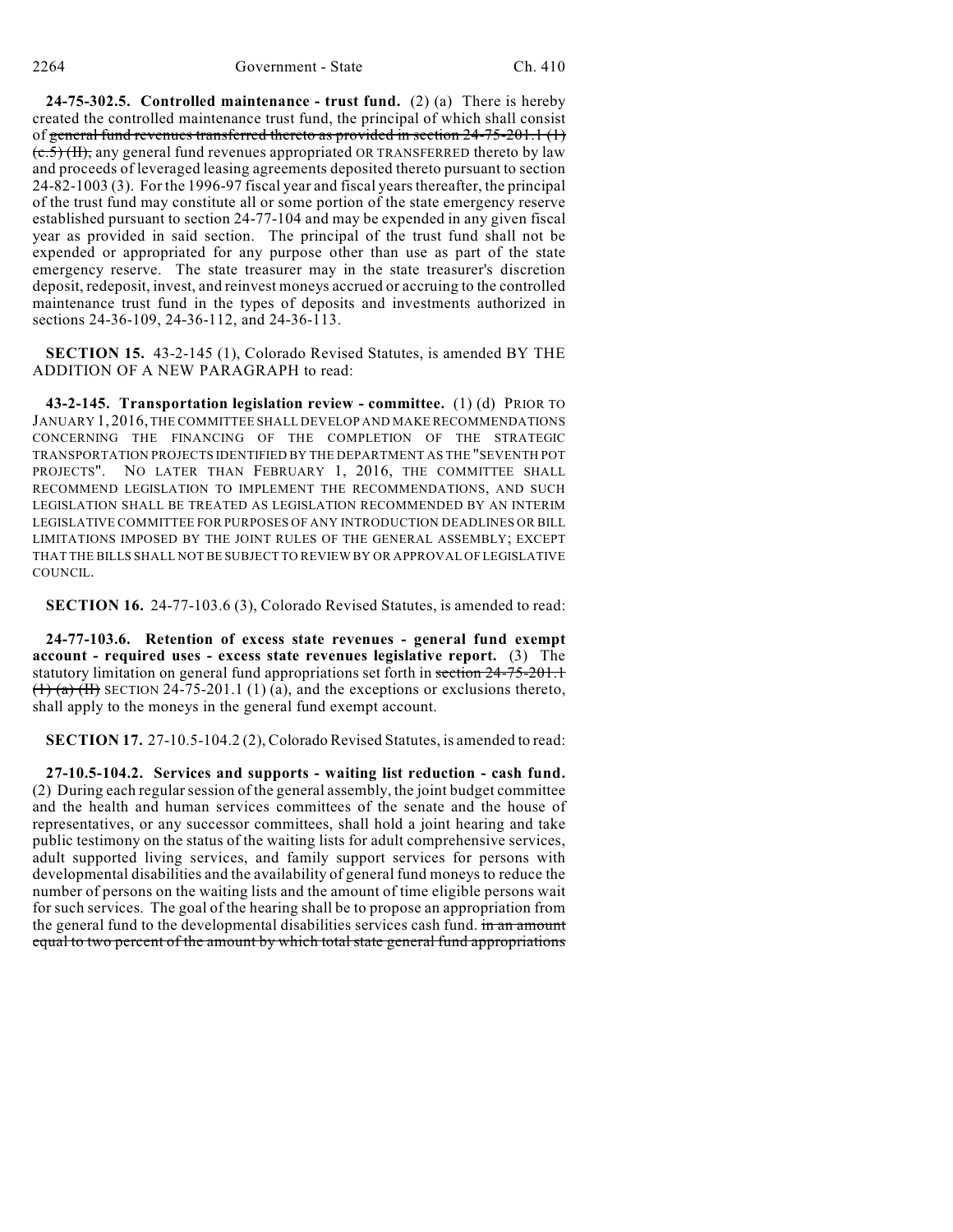for the fiscal year may increase over the prior fiscal year in accordance with the limitation imposed by section 24-75-201.1 (1) (a) (II), C.R.S., as determined based on the revenue estimate certified pursuant to section  $24-75-201.3$  (1), C.R.S.

**SECTION 18.** 39-22-121 (6.7) (a), Colorado Revised Statutes, is amended to read:

**39-22-121. Credit for child care facilities - repeal.** (6.7) (a) If the revenue estimate prepared by the staff of the legislative council in December 2010 and each December thereafter indicates that the amount of the total general fund revenues for that particular fiscal year will not be sufficient to maintain the limit on appropriations specified in section  $24-75-201.1$  (1), C.R.S. GROW THE TOTAL STATE GENERAL FUND APPROPRIATIONS BY SIX PERCENT OVER SUCH APPROPRIATIONS FOR THE PREVIOUS FISCAL YEAR, then the credit authorized in this section shall not be allowed for any income tax year commencing during the calendar year following the year in which the estimate is prepared; except that any taxpayer who would have been eligible to claim a credit pursuant to this section in the income tax year in which the credit is not allowed shall be allowed to claim the credit earned in such income tax year in the next income tax year in which the estimate indicates that the amount of the total general fund revenues will be sufficient to maintain the limit on appropriations specified in section  $24-75-201.1$  (1), C.R.S. GROW THE TOTAL STATE GENERAL FUND APPROPRIATIONS BY SIX PERCENT OVER SUCH APPROPRIATIONS FOR THE PREVIOUS FISCAL YEAR.

**SECTION 19.** 39-22-514 (11.7) (a), Colorado Revised Statutes, is amended to read:

**39-22-514. Tax credit for qualified costs incurred in preservation of historic properties.** (11.7) (a) If the revenue estimate prepared by the staff of the legislative council in December 2010 and each December thereafter indicates that the amount of the total general fund revenues for that particular fiscal year will not be sufficient to maintain the limit on appropriations specified in section 24-75-201.1 (1), C.R.S. GROW THE TOTAL STATE GENERAL FUND APPROPRIATIONS BY SIX PERCENT OVER SUCH APPROPRIATIONS FOR THE PREVIOUS FISCAL YEAR, then the credit authorized in this section shall not be allowed for any income tax year commencing during the calendar year following the year in which the estimate is prepared; except that any taxpayer who would have been eligible to claim a credit pursuant to this section in the income tax year in which the credit is not allowed shall be allowed to claim the credit earned in such income tax year in the next income tax year in which the estimate indicates that the amount of the total general fund revenues will be sufficient to maintain the limit on appropriations specified in section  $24-75-201.1$  (1), C.R.S. GROW THE TOTAL STATE GENERAL FUND APPROPRIATIONS BY SIX PERCENT OVER SUCH APPROPRIATIONS FOR THE PREVIOUS FISCAL YEAR.

**SECTION 20.** 39-22-530 (5) (a), Colorado Revised Statutes, is amended to read:

**39-22-530. Credit for employers that hire persons with developmental disabilities - definitions.** (5) (a) If the revenue estimate prepared by the staff of the legislative council in December 2008, December 2009, or December 2010 indicates that the amount of total general fund revenues for the current fiscal year will not be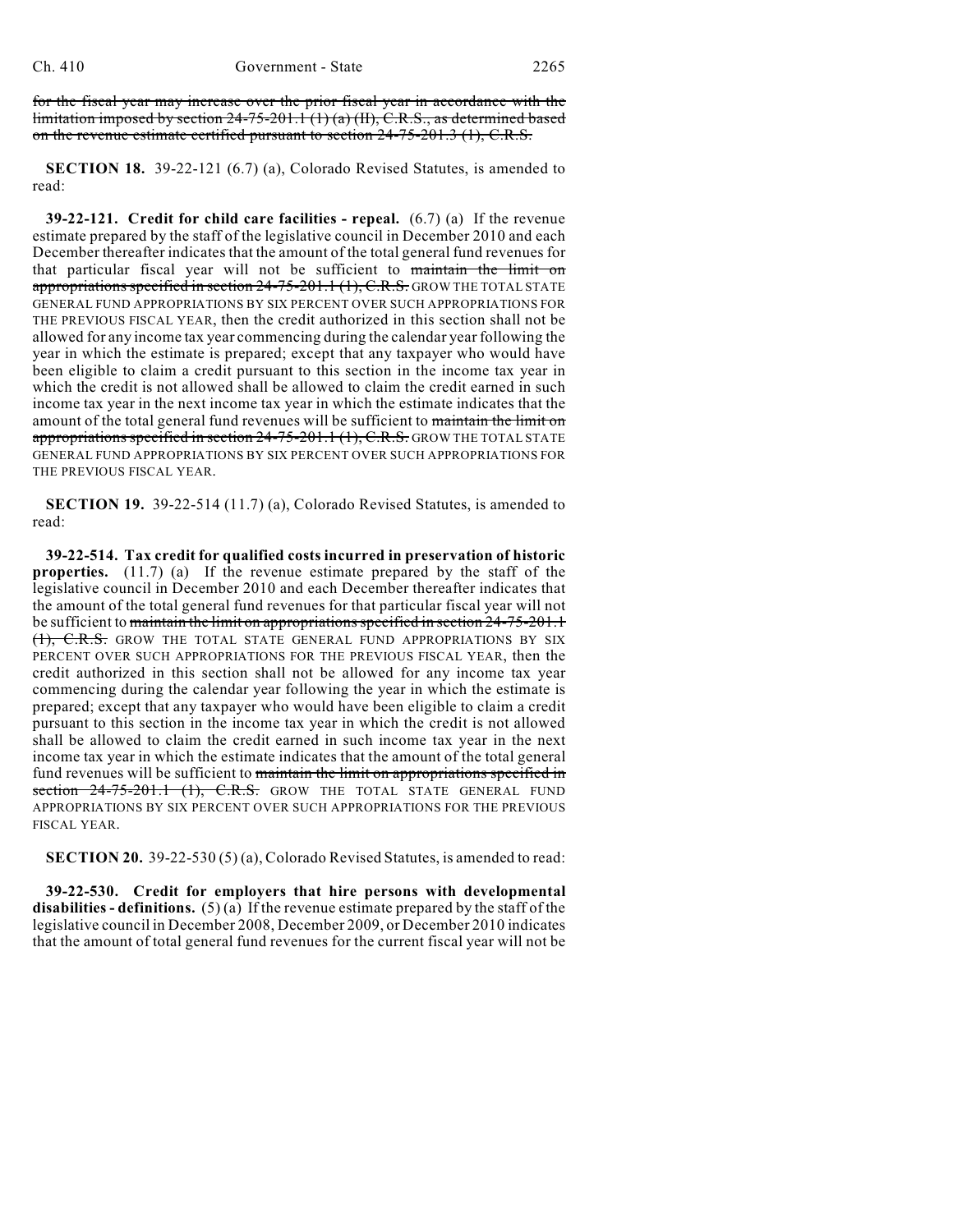# 2266 Government - State Ch. 410

sufficient to reach the limit on appropriations specified in section  $24-75-201.1$  (1), C.R.S. GROW THE TOTAL STATE GENERAL FUND APPROPRIATIONS BY SIX PERCENT OVER SUCH APPROPRIATIONS FOR THE PREVIOUS FISCAL YEAR, then the credit authorized by this section shall not be allowed for the income tax year following the year in which the estimate is prepared; except that a taxpayer who would have been eligible to claim a credit pursuant to this section in an income tax year in which the credit is not allowed may claim the credit in the next income tax year in which the revenue estimate indicates that the amount of total general fund revenues will be sufficient to reach the limit on appropriations specified in section  $24-75-201.1$  (1), C.R.S. GROW THE TOTAL STATE GENERAL FUND APPROPRIATIONS BY SIX PERCENT OVER SUCH APPROPRIATIONS FOR THE PREVIOUS FISCAL YEAR.

**SECTION 21.** 39-26-123 (2), the introductory portion to 39-26-123 (3) (a), 39-26-123 (3) (a) (I), (3) (a) (II) (C), (3) (a) (II) (D), (3) (a) (II) (E), (3) (a) (III) (C), (3) (a) (IV) (A), (3) (b), the introductory portion to 39-26-123 (4) (a), 39-26-123 (4) (a) (I), (4) (a) (II), (4) (a) (III), the introductory portions to  $39-26-123$  (4) (a) (IV) and (4) (a) (V), and 39-26-123 (4) (a) (VI) (B), (4) (b) (I), (4) (b) (II), and (5), Colorado Revised Statutes, are amended, and the said 39-26-123 is further amended BY THE ADDITION OF A NEW SUBSECTION, to read:

**39-26-123. Receipts - disposition - transfers of general fund surplus - sales and use tax holding fund - creation - definitions - repeal.** (2) The sales and use tax holding fund is hereby created in the state treasury and shall be administered by the state treasurer. The fund shall consist of net revenue allocated and credited MONEYS TRANSFERRED to the fund pursuant to subsection  $(3)$  SUBSECTION  $(3.5)$  of this section. Interest and income earned on the deposit and investment of moneys in the fund shall be credited to the fund and shall not revert to the general fund of the state or to any other fund. Moneys in the fund shall be transferred from the fund only to the highway users tax fund created in section 43-4-201, C.R.S., and the general fund and only in the manner specified in subsection (4) of this section.

(3) (a) For any state fiscal year commencing on or after July 1, 2006, eighty-five percent of all net revenue collected under the provisions of this article shall be credited to the old age pension fund created in section 1 of article XXIV of the state constitution. The remaining fifteen percent shall be allocated among the sales and use tax holding fund created in subsection  $(2)$  of this section, the general fund, the older Coloradans cash fund created in section 26-11-205.5 (5), C.R.S., and the supplemental old age pension health and medical care fund created in section 25.5-2-101 (3), C.R.S., and credited to the funds by the state treasurer as follows:

(I) Ten and three hundred fifty-five thousandths percent of all net revenue to the sales and use tax holding fund;

(II) (C) For the state fiscal year commencing on July 1, 2007, four and six hundred forty-five thousandths percent of all net revenue, less five million seven hundred fifty thousand dollars, to the general fund.

(D) For the state fiscal year commencing on July 1, 2008, four and six hundred forty-five thousandths percent of all net revenue, less eight million seven hundred fifty thousand dollars, to the general fund.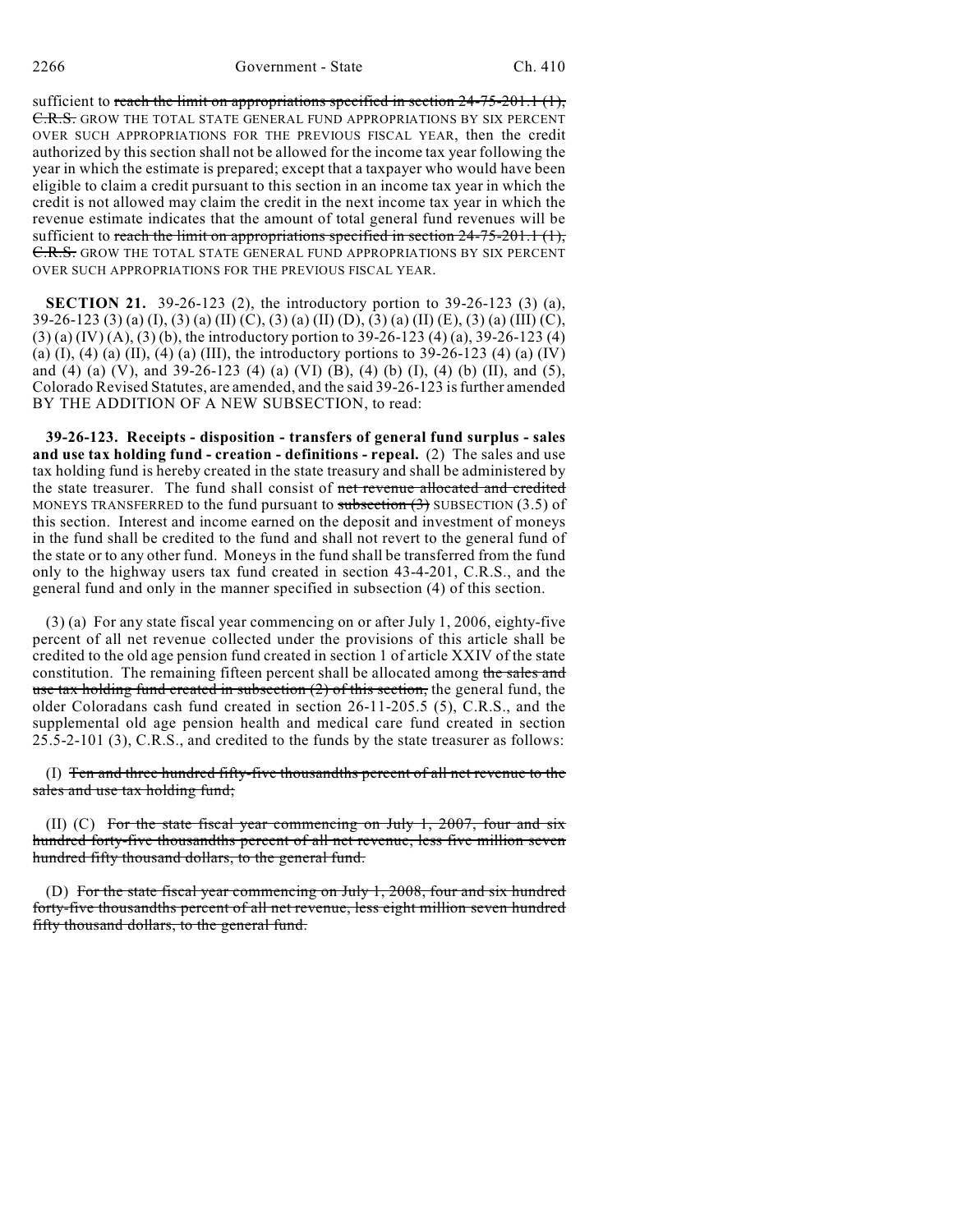(E) For any state fiscal year commencing on or after July 1, 2009, four and six hundred forty-five thousandths FIFTEEN percent of all net revenue, less ten million eight hundred fifty thousand dollars, to the general fund.

 $(III)$  (C) For the state fiscal year commencing on July 1, 2007, five million dollars to the older Coloradans cash fund.

 $(IV)$   $(A)$  For the state fiscal years 2007-08 and 2008-09, seven hundred fifty thousand dollars to the supplemental old age pension health and medical care fund.

(b) Notwithstanding the provisions of subparagraphs  $(I)$  and  $(II)$  of paragraph  $(a)$ of this subsection (3), the amount of the net revenue allocated and credited to the sales and use tax holding fund shall be increased and the amount allocated and credited to the general fund shall be decreased in accordance with section 24-75-216, C.R.S., in order to offset lower motor vehicle registration fees pursuant to the application of the fee reductions enacted by House Bill 00-1227, enacted at the second regular session of the sixty-second general assembly.

(3.5) FOR EACH STATE FISCAL YEAR COMMENCING ON OR AFTER THE FIRST STATE FISCAL YEAR IN WHICH AN APPROPRIATION OR TRANSFER IS PERMITTED PURSUANT TO SECTION 24-75-219 (2) (d), C.R.S., THE GENERAL ASSEMBLY MAY APPROPRIATE OR TRANSFER, IN ITS SOLE DISCRETION, MONEYS FROM THE GENERAL FUND TO THE SALES AND USE TAX HOLDING FUND.

(4) (a) Except as otherwise provided in sub-subparagraph (B) of subparagraph (VI) of this paragraph (a), all moneys in the sales and use tax holding fund shall be transferred to the highway users tax fund, as a portion of the sales and use taxes attributable to sales or use of vehicles and related items, as follows:

(I) If the revenue estimate prepared by the staff of the legislative council in September of state fiscal year 2006-07 indicates that the amount of total general fund revenues for the state fiscal year will be sufficient to maintain the four percent reserve required by section 24-75-201.1 (1) (d) (III), C.R.S., on October 15, 2006, the state treasurer shall transfer from the sales and use tax holding fund to the highway users tax fund an amount equal to the lesser of:

(A) Twenty-five percent of the amount estimated in the September revenue estimate to be accrued and transferred to the highway users tax fund pursuant to this section for the entire fiscal year; or

(B) The balance of the sales and use tax holding fund.

(II) If the revenue estimate prepared by the staff of the legislative council in December ofstate fiscal year 2006-07 indicatesthat the amount of total general fund revenues for the state fiscal year will be sufficient to maintain the four percent reserve required by section 24-75-201.1 (1) (d) (III), C.R.S., on February 1 of the fiscal year the state treasurer shall transfer from the sales and use tax holding fund to the highway users tax fund an amount equal to the lesser of:

(A) The amount needed to ensure that the cumulative amount transferred from the sales and use tax holding fund to the highway users tax fund through February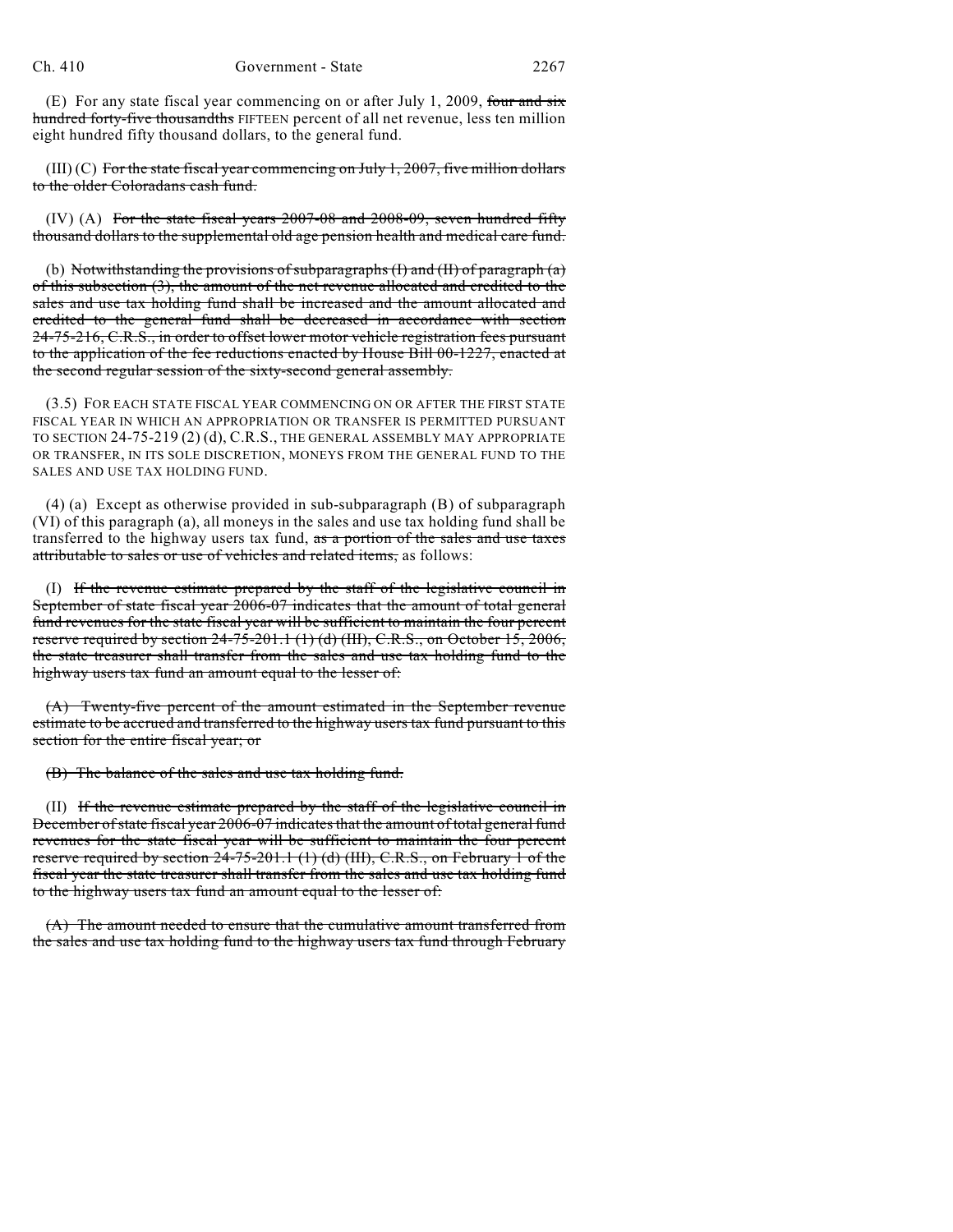1, 2007, equals fifty percent of the amount estimated in the December revenue estimate to be accrued and transferred to the highway users tax fund pursuant to this section for the entire fiscal year; or

(B) The balance of the sales and use tax holding fund.

(III) If the revenue estimate prepared by the staff of the legislative council in March of state fiscal year 2006-07 indicates that the amount of total general fund revenues for the state fiscal year will be sufficient to maintain the four percent reserve required by section 24-75-201.1 (1) (d) (III), C.R.S., on April 15, 2007 the state treasurer shall transfer from the sales and use tax holding fund to the highway users tax fund the lesser of:

(A) The amount needed to ensure that the cumulative amount transferred from the sales and use tax holding fund to the highway users tax fund through April 15 equals seventy-five percent of the amount estimated in the March revenue estimate to be accrued and transferred to the highway users tax fund pursuant to this section for the entire fiscal year; or

# (B) The balance of the sales and use tax holding fund.

(IV) If the revenue estimate prepared by the staff of the legislative council in December of state fiscal year 2007-08 YEAR 2017-18 or in December of any succeeding state fiscal year indicates that the amount of total general fund revenues for the state fiscal year will be sufficient to maintain the four percent OR HIGHER reserve required by section  $24-75-201.1$  (1) (d) (III) SECTION 24-75-201.1 (1), C.R.S., on February 1 of the fiscal year the state treasurer shall transfer from the sales and use tax holding fund to the highway users tax fund an amount equal to the lesser of:

(V) If the revenue estimate prepared by the staff of the legislative council in March of state fiscal year 2007-08 YEAR 2017-18 or in March of any succeeding state fiscal year indicates that the amount of total general fund revenues for the state fiscal year will be sufficient to maintain the four percent OR HIGHER reserve required by section 24-75-201.1 (1) (d) (III) SECTION 24-75-201.1 (1), C.R.S., on April 15 of the fiscal year the state treasurer shall transfer from the sales and use tax holding fund to the highway users tax fund the lesser of:

(VI) (B) Notwithstanding the provisions of sub-subparagraph (A) of this subparagraph (VI), the state controller shall reduce the amount accrued to the highway users tax fund pursuant to said sub-subparagraph and accrue moneys in the sales and use tax holding fund to the general fund to the extent necessary to ensure that the amount of general fund revenues for the state fiscal year is sufficient to maintain the four percent reserve required by section  $24-75-201.1$  (1) (d) (III) SECTION 24-75-201.1 (1), C.R.S.

(b) If a change in tax policy resulting in a significant reduction of general fund revenues is implemented, the general assembly shall:

(I) Examine the exception set forth in sub-subparagraph (B) of subparagraph (VI) of paragraph (a) of this subsection (4) to the general requirement set forth in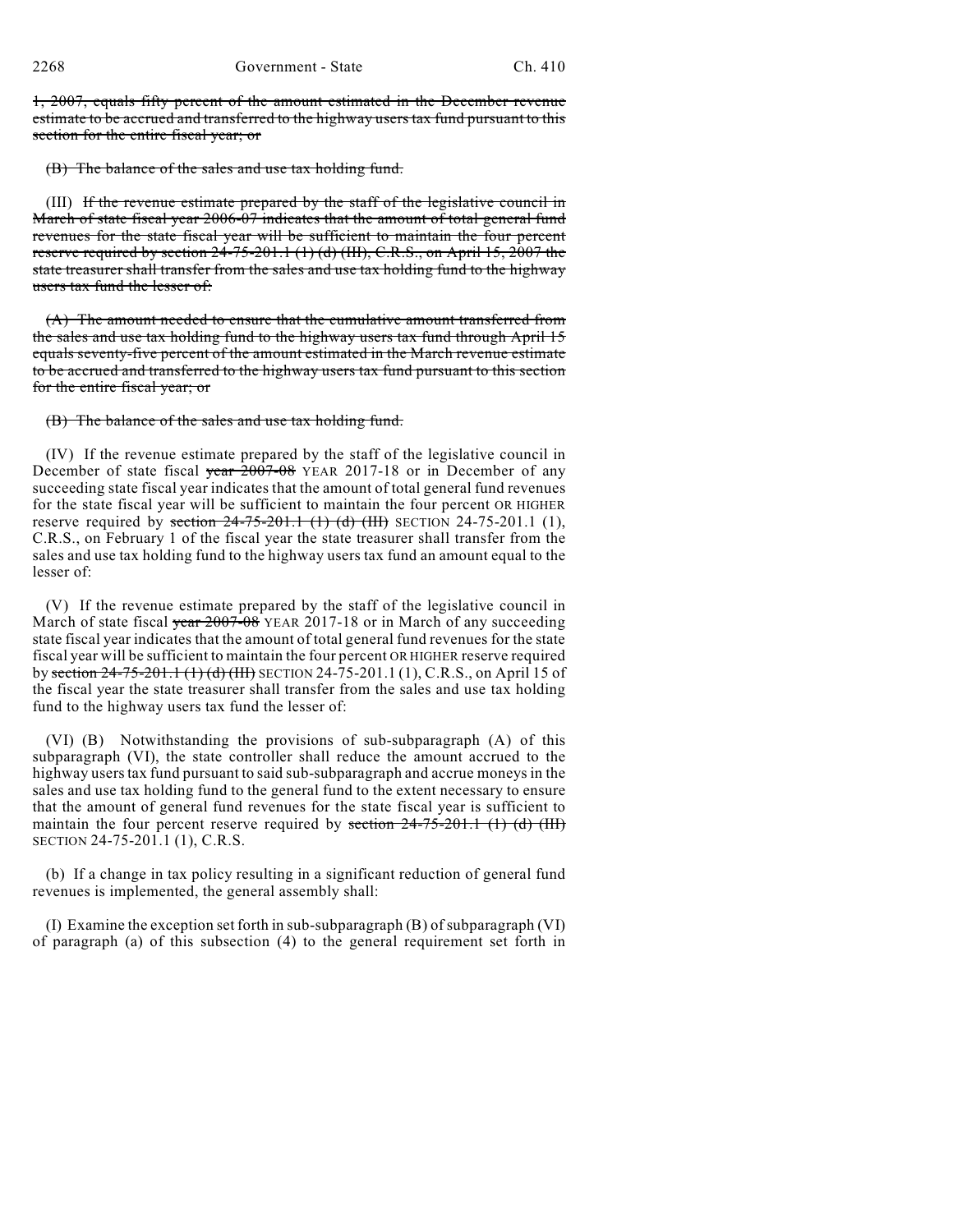paragraph (a) of this subsection (4) that all moneys in the sales and use tax holding fund be accrued and transferred to the highway users tax fund and determine whether the exception should be modified in light of the change. and

(II) Examine the amount of sales and use taxes credited to the sales and use tax holding fund pursuant to subparagraph (I) of paragraph (a) of subsection (3) of this section and paragraph (b) of subsection (3) of this section and determine whether that amount should be modified in light of the change.

(5) In addition to the transfers required by subsection (4) of this section, the general fund surplus designated in accordance with section 24-75-201 (1), C.R.S., shall be allocated and credited to the highway users tax fund and the capital construction fund created in section 24-75-302, C.R.S., in the manner specified in section 24-75-218, C.R.S.

**SECTION 22.** 39-26-722 (3), Colorado Revised Statutes, is amended to read:

**39-26-722. Cleanrooms - definitions - repeal.** (3) If the revenue estimate prepared by the staff of the legislative council in June 2008 and each June thereafter through June 2016 indicates that the amount of the total general fund revenues for the fiscal year will not be sufficient to maintain the limit on appropriations specified in section 24-75-201.1 (1), C.R.S. GROW THE TOTAL STATE GENERAL FUND APPROPRIATIONS BY SIX PERCENT OVER SUCH APPROPRIATIONS FOR THE PREVIOUS FISCAL YEAR, then the exemption as specified in subsection (1) of this section for the fiscal year commencing immediately following the June revenue estimate shall not be allowed.

**SECTION 23.** 40-9.7-108 (3) (b) (I), Colorado Revised Statutes, is amended to read:

**40-9.7-108. Colorado clean energy development authority fund - creation authorization of projects.** (3) (b) (I) Notwithstanding the provisions of subsection (4) of this section, and subject to the limitations set forth in paragraphs (e) and (f) of this subsection (3), the authority, with prior approval by enacted legislation of the general assembly in accordance with paragraph (c) of this subsection (3), may agree in any resolution or trust indenture authorizing the issuance of bonds that, if the balance in the fund pledged as a reserve for the payment of all or any portion of bonds or obligations of the authority under any bond, financing agreement, contract, agreement, or other obligation of the authority authorized by this article falls below the debt service reserve fund requirement established in such resolution or trust indenture, the board shall, on or before January 1 of each year, make and deliver to the governor a certificate stating the sum, if any, required to restore the debt service reserve fund to the reserve fund requirement and, if the project is located partly or wholly outside the state, the percentage of the total value of the project that is located within the state. If the governor determines that the sum of the amount of anticipated general fund revenues for the fiscal year in which the board delivers a certificate to the governor and the amount of available moneys in or to be credited to state funds other than the general fund for the fiscal year are sufficient to allow the general assembly to make general fund appropriations,  $up$  to the limit specified in section  $24-75-201.1$  (1) (a), C.R.S., maintain the four percent OR HIGHER reserve required by section  $24-75-201.1$  (1) (d) (III) SECTION 24-75-201.1 (1) (d), C.R.S.,